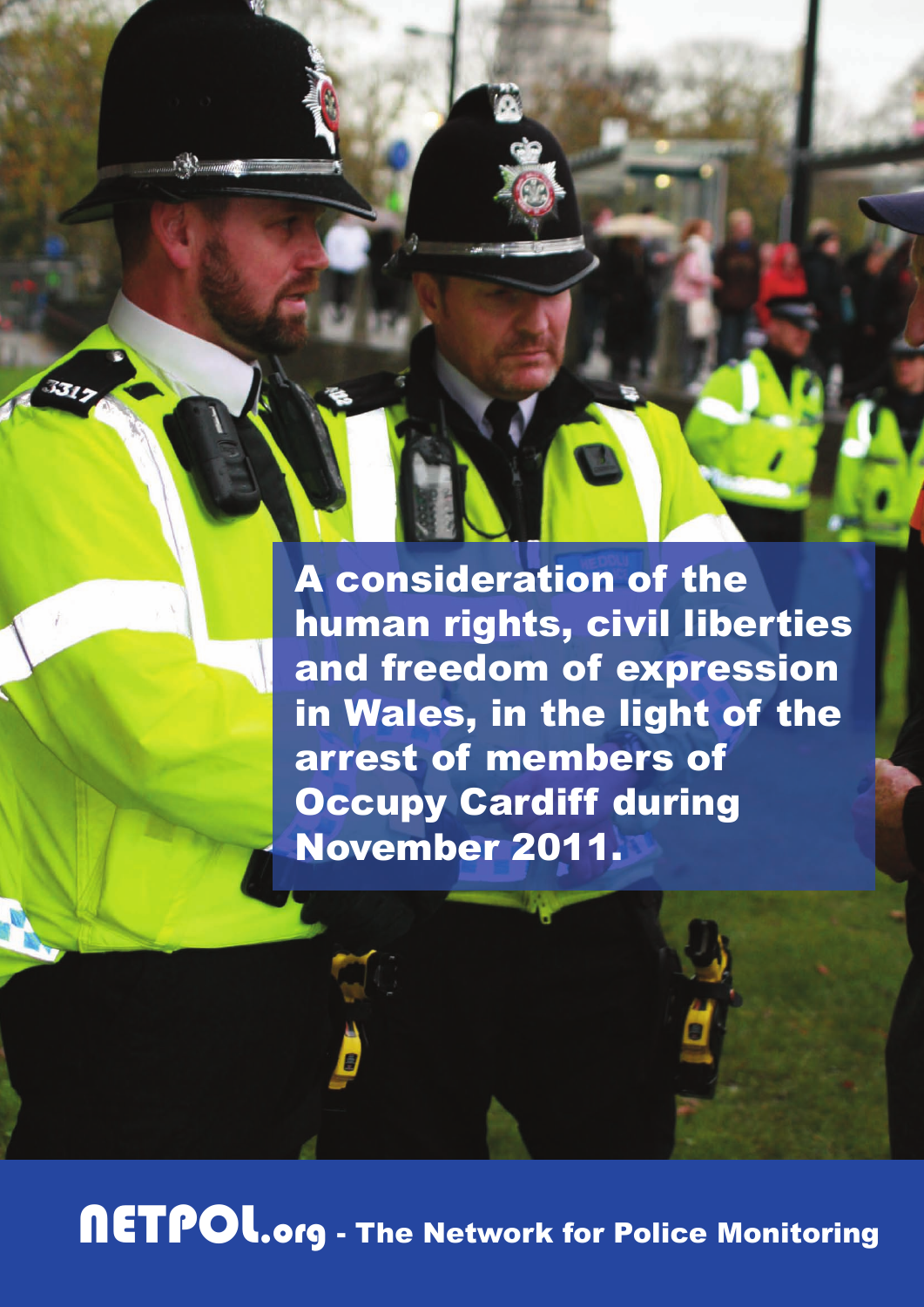# Report into the policing of Occupy Cardiff

**presented by NetPol - the network for police monitoring, in conjuction with Defend the Right to Protest.**

netpol.org defendtherighttoprotest.org

## **Contents**

| Briefing Assembly Members re Occupy Cardiff. 4  |  |
|-------------------------------------------------|--|
| The creation and eviction of the Cardiff Occupy |  |
| The failure of South Wales Police to facilitate |  |
|                                                 |  |
| The use of byelaws to prevent camping in the    |  |
| The use of section 61 of the Criminal Justice   |  |
|                                                 |  |
|                                                 |  |
|                                                 |  |
| The use of intelligence and evidence gathering  |  |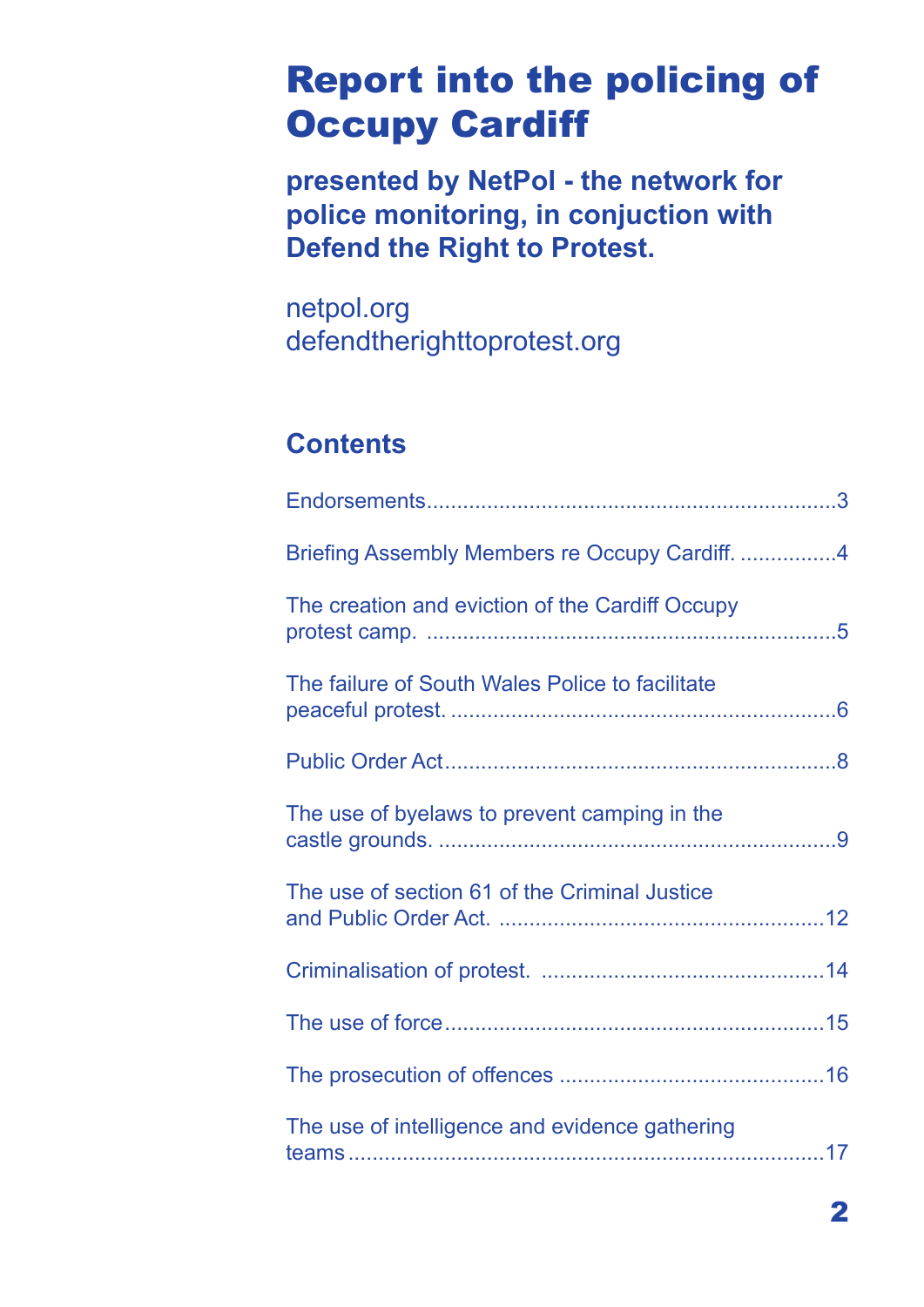#### **Endorsements:**



*"RMT supports the right to protest. In a democracy the role of the police should be to protect rights and not to clamp down on free expression"*

**Bob Crow RMT**



*"PCS supports any peaceful protest, demonstration or occupation that draws attention to the harm being caused by this government's failed austerity policies. We support the Occupy movement, the direct action protests of UK Uncut, and are organising for thousands of people to join the mass demonstrations in London, Glasgow and Belfast on 20 October.*

*"During this period of government austerity, the police have a duty to facilitate peaceful protest and not to clamp down on dissent. We know, from our members in the police service, that they are not immune from the cuts being imposed across the public sector - or from being demonised."*

**Mark Serwotka PCS**



*"In this case, I believe that the police action constituted an attack on the right to peacefully protest Furthermore, the subsequent decision to prosecute, far from serving any public interest, posed an interference free expression that risks chilling democracy."* **Tony Benn**



*"We still live in a world marred by poverty, injustice, inequality and oppression. All of us have a right and a duty to protest against that and to do our utmost to make a real difference"*

*"As Christians we believe God is involved in every aspect of our lives and that Jesus came 'to preach good news to the poor, to proclaim freedom for the prisoners, recovery of sight for the blind and release for the oppressed'. That's a radical agenda which means trying to change the structures of our society and world to become the people God wants us to be".* **The Most Reverend Barry Morgan, Archbishop of Wales**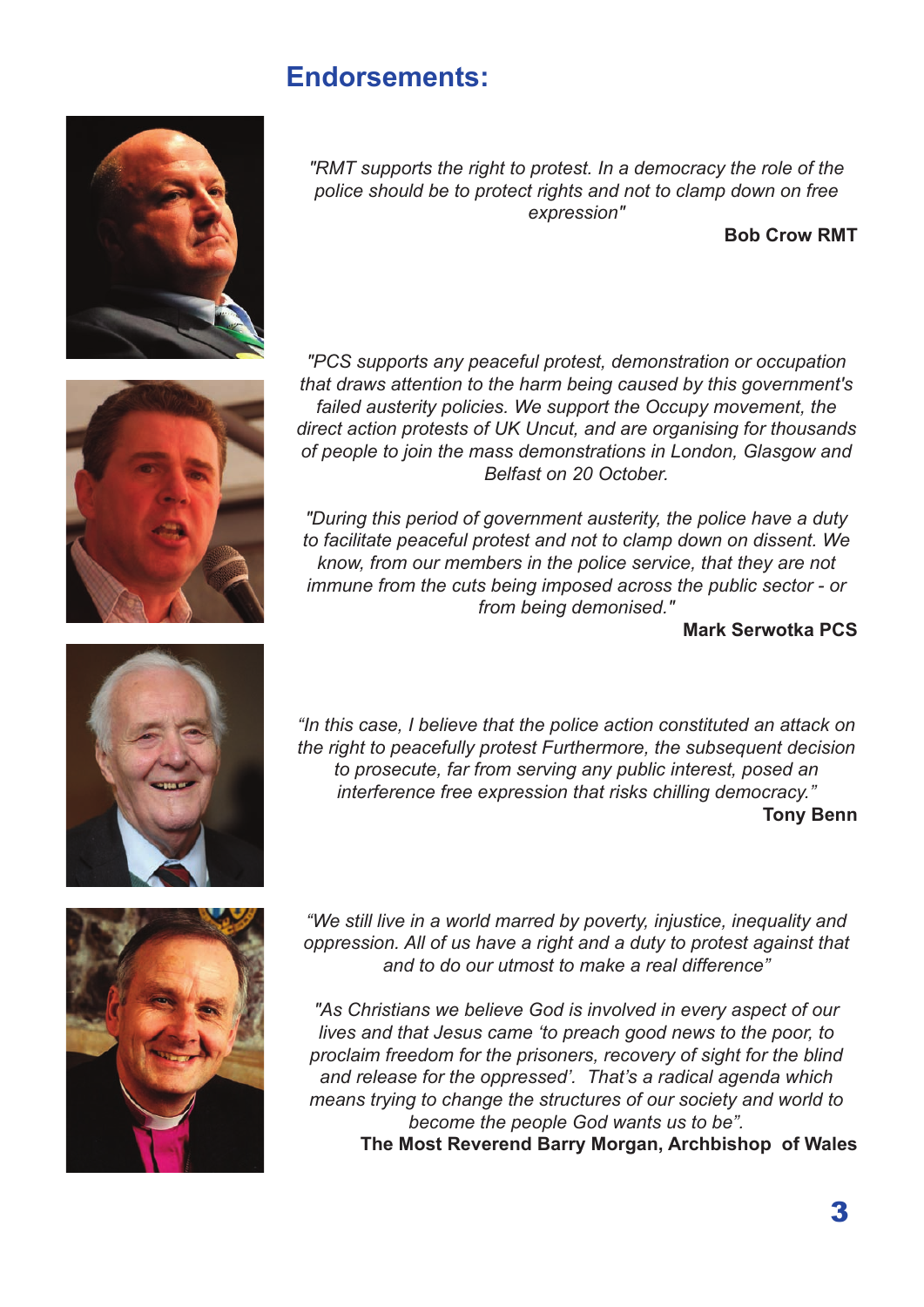## **Briefing Assembly Members re Occupy Cardiff.**

On Friday 11 November, Occupy Cardiff held a demonstration with a view to setting up camp on the grass verge outside Cardiff Castle. Within hours and in heavy rain, South Wales Police used force to remove approximately 40 demonstrators from the land. The demonstration was observed by legal observers trained and supported by the Network for Police Monitoring (Netpol).

The freedom of peaceful assembly is recognized as one of the foundations of a functioning democracy, and its protection is crucial for creating a tolerant and just society. We believe that the dispersal and removal of this demonstration raises issues of significant failures on the part of South Wales Police. These include the failure to protect and facilitate lawful assembly; the failure to uphold the rights of individuals under the European Convention of Human Rights; and the failure to ensure that the use of force was proportionate and reasonable.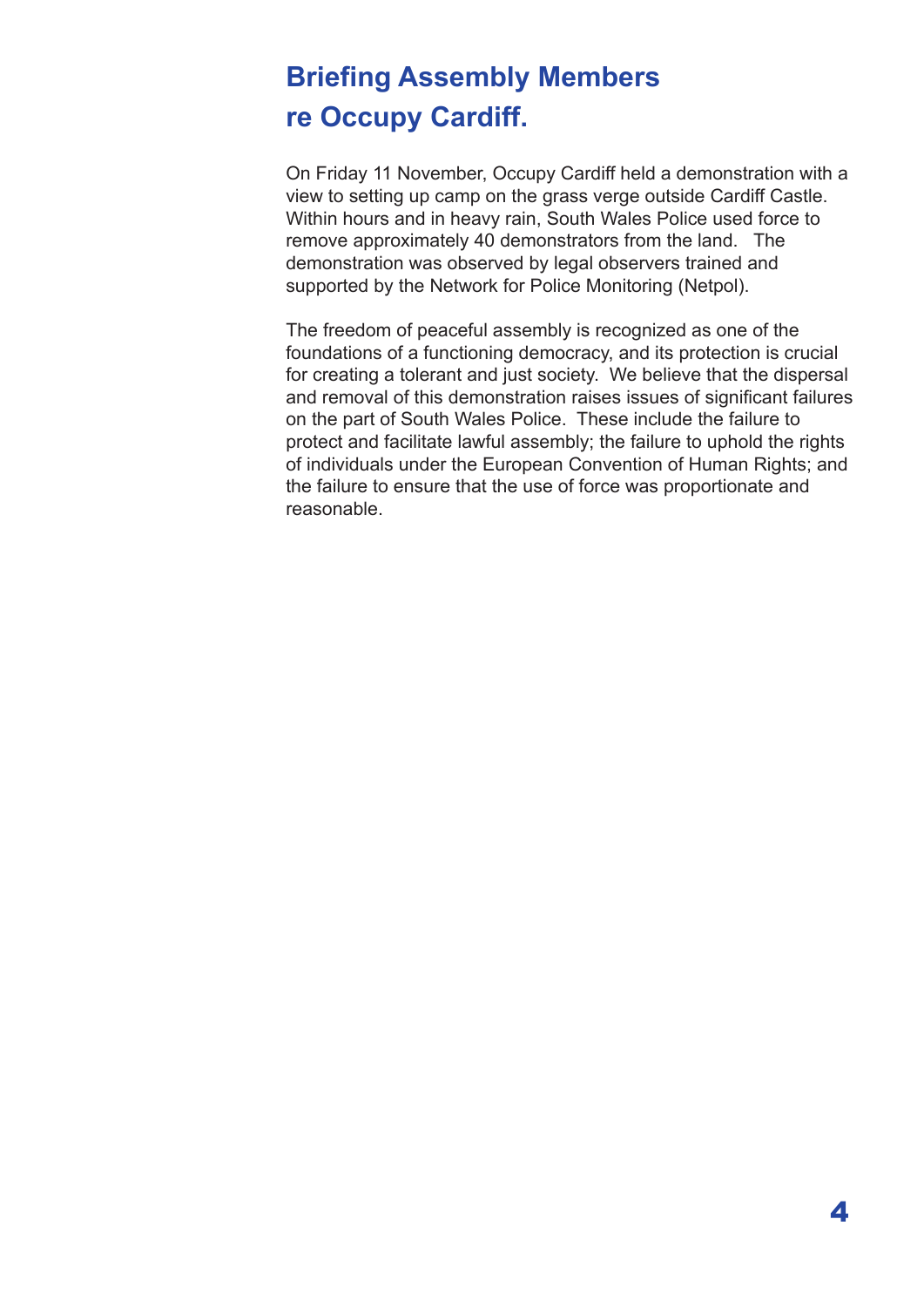### **The creation and eviction of the Cardiff Occupy protest camp.**



Occupy Cardiff had made a decision to set up a protest camp on the grassed area between Cardiff Castle and road. Like other camps around the world, its aim was to publicly challenge both the growing inequality and democratic deficit caused by "our" failed financial system.

The occupation of a public space was important to the Occupy protesters. The park area around the castle is freely accessible and is frequently by individuals and groups for picnics or relaxation and has been used for longterm protests on previous occasions. The area is in the centre of the city, but also close to the statue of Nye Bevan, which has developed into a recognised location for political rallies and protest.

The nature of this area clearly meets the OSCE**<sup>1</sup>** criteria of a public space in which the freedom of assembly must be protected in their Guidelines on Freedom of Peaceful Assembly**<sup>2</sup>**:

These Guidelines apply to assemblies held in public places that everyone has an equal right to use and that are not buildings or structures (such as public parks, squares, streets, avenues, sidewalks, pavements, and footpaths). Participants in public assemblies have as much a claim to use such sites for a reasonable period as everyone else. Indeed, public protest, and freedom of assembly in general, should be regarded as an equally legitimate use of public space as the more routine purposes for which public space is used.

The occupiers publicly announced that there would be a rally of Occupy on the 11th November, at the Nye Bevan Statue, with the intention of initiating an Occupy protest site. From documents obtained by Occupy Cardiff under the Freedom of Information act, it is clear that the police were aware of the group's intentions. The Command Log made on the day by the senior police officer on the scene makes explicit reference to prior police consultation of 'opensource' data relating to the Occupy protest, specifically articles in the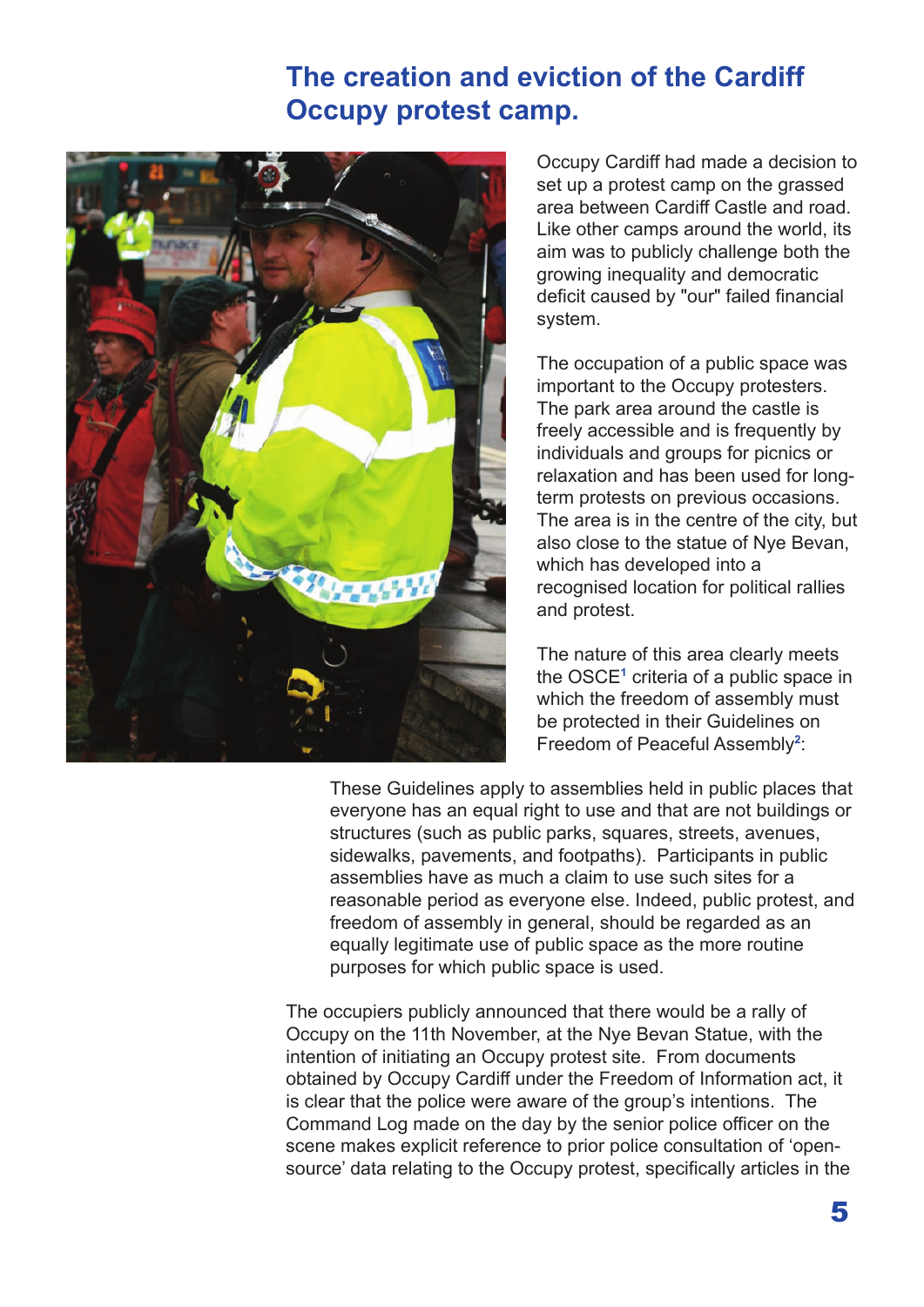South Wales Echo and on BBC Wales news.

The Occupy protesters assembled at the edge of Queen Street, and crossed the road to the castle at 2.25pm. The police did not attempt to prevent their movement. Security staff, presumably employed by the council, did prevent protesters from entering the grassed area to the front of the castle. This area had been fenced off, and contained a promotional stand for a car company. Any protester entering this area was asked to leave, and most did so without argument. The only observed exception was one photographer who wanted to make use of the higher ground to take photographs. He was forcefully removed from the area.

It is noteworthy that, in contrast to the preparations made at the front of the castle, no measures had been put in place to prevent protesters entering the grounds to the side of the castle. It was here that the protesters assembled and began to put up tents.

The police reacted by immediately informing protesters that they were breaching Cardiff byelaws and could be arrested. Three hours later, at 5.35pm, a spokesman from Cardiff council arrived to withdraw permission for the protesters to be on site. At this time the police announced that they were issuing a direction to leave the site, and anyone who did not leave could be arrested under s61 of the Criminal Justice and Public Order Act. The police began to carry out a forced eviction at 7.25pm, which was completed at 7.45pm. Six people were arrested.

<sup>1</sup> The Organisation for Security and Co-operation in Europe

<sup>2</sup> The Guidelines on Freedom of Peaceful Assembly together with the Interpretative Notes were prepared by the Panel of Experts on Freedom of Assembly of the Office for Democratic Institutions and Human Rights (ODIHR) of the Organization for Security and Co-operation in Europe (OSCE) in consultation with the European Commission for Democracy though Law (the Venice Commission) of the Council of Europe.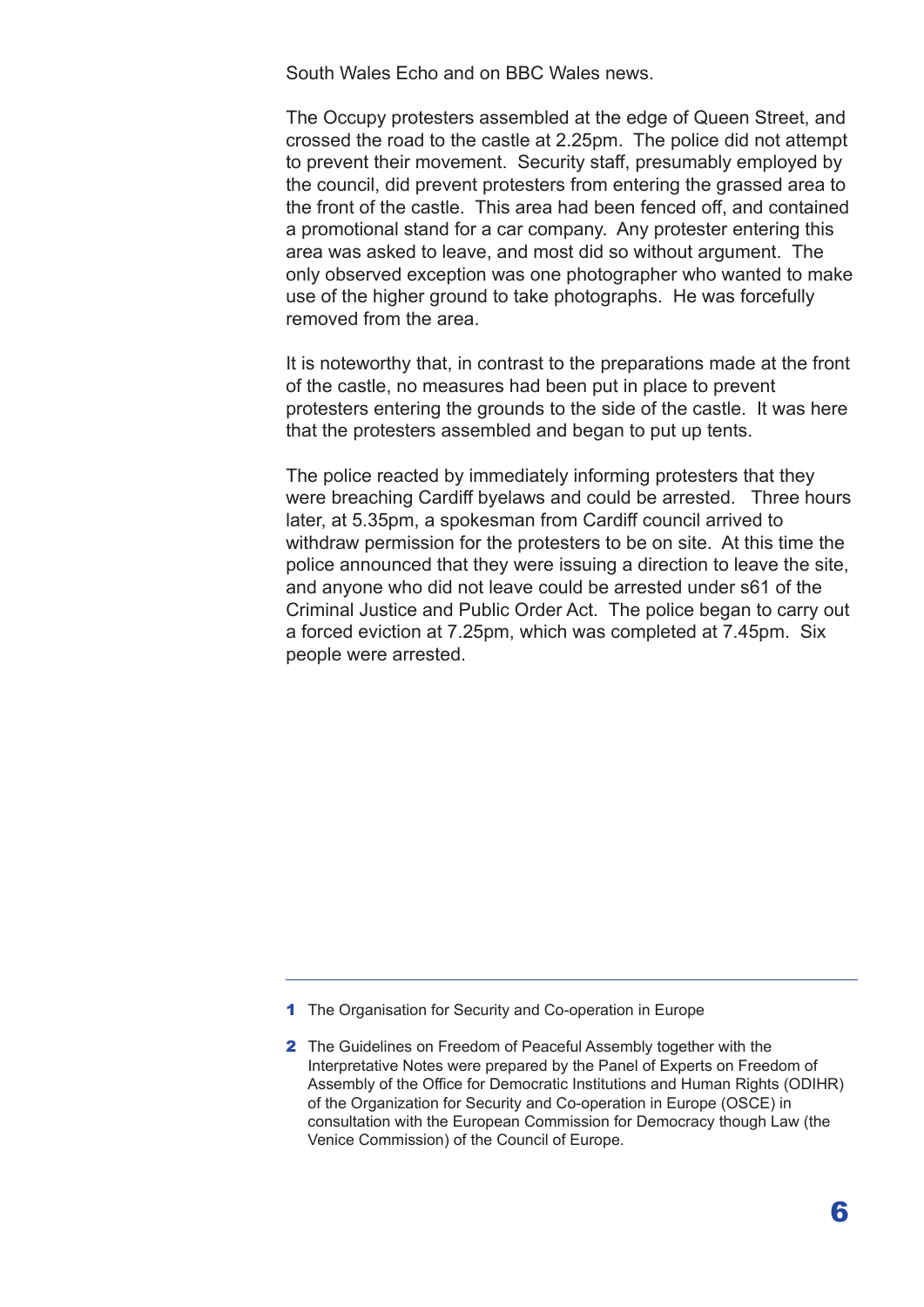#### **The failure of South Wales Police to facilitate peaceful protest.**

The police have a duty to facilitate peaceful protest and to ensure that protesters rights under the Human Rights Act 1998 are protected. We believe that the documents obtained by Occupy Cardiff under the Freedom of Information Act demonstrate that no consideration was made of these duties.

The HMIC**<sup>3</sup>** found that **4**;

It has become clear that a number of police forces in England and Wales approach peaceful protest in terms of "is the protest lawful or unlawful". That is an incorrect starting point…the right guaranteed by ECHR**<sup>5</sup>** Article 11 is the right to 'peaceful assembly' not 'lawful assembly.

The correct starting point is the presumption in favour of facilitating peaceful assembly.

Inspector Whitcombe was the 'silver commander' and senior officer at the scene. His log demonstrates that he did not adopt a presumption in favour of facilitating peaceful assembly. Instead he appears to have adopted an assumption of criminality, deciding from the outset that the camp would be removed. Having made this decision, he then appears to search for legislation that would enable the police to prevent or remove the protest. Throughout this process the log indicates that no consideration is made of the impact of human rights legislation on the demonstration, or the lawfulness of the police action.

This is a serious lapse of duty or training. The OSCE states**<sup>6</sup>**:

The duty to protect peaceful assembly also implies that law enforcement officials be appropriately trained to deal with public assemblies, and that the culture and ethos of law enforcement agencies adequately prioritize the protection of human rights. This not only means that they should be skilled in techniques of crowd management that minimize the risk of harm to all concerned, but also that they should be fully aware of, and understand, their responsibility to facilitate as far as possible the holding of peaceful assemblies.

- **3** Her Majesties Inspectorate of Constabulary
- 4 Adapting to Protest Nurturing the British Model of Policing 2009
- **5** European Convention on Human Rights
- **6** Guidelines on Freedom of Peaceful Assembly para 29.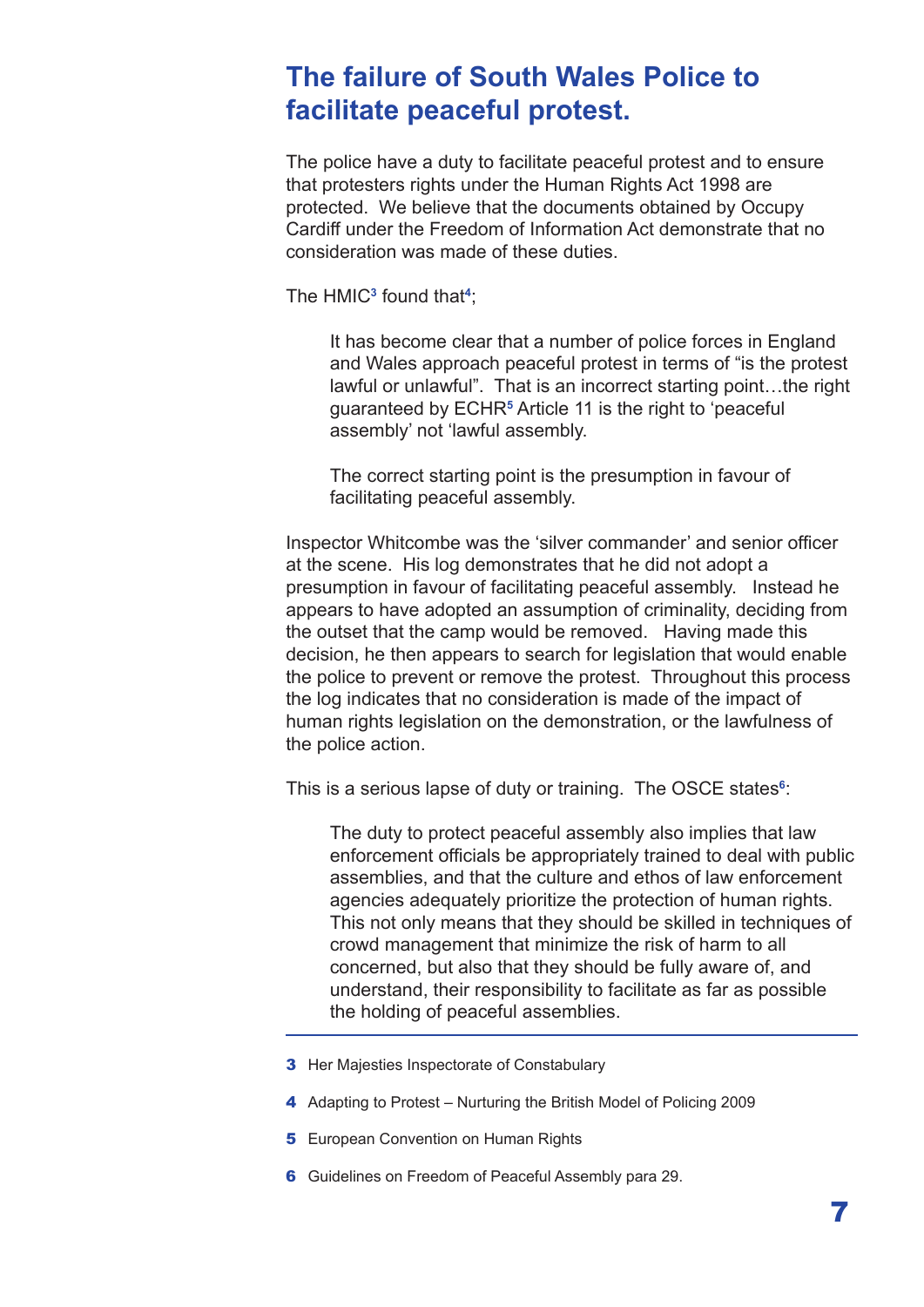#### **Public Order Act**

The Command Log reveals that the initial position of Inspector Whitcombe was to seek to rely on powers under the Public Order Act to remove the protest. Section 14 allows the police to place such restrictions where there is a threat of serious violence or serious disruption to the community.

The following entries appear in the command log:

- 12:15hrs: Ask them to take tents down, or take them down. Five or six tents erected not an issue, 5-20 tents will cause serious disruption
- 13:00: I have considered the potential of using s14 POA particularly the aspect of serious disruption.
- 13:30hrs: Supt G conversation with [redacted] s14 I explained my considerations. I don't expect serious violence but of the four elements of the section, serious disruption. One to three tents does not constitute serious disruption on its own but any more may impede the highway and prevent the movement of people.

It is not accepted that more than five tents could possibly have caused 'serious disruption' to the community. In the event between 10- 20 tents were erected. These were all placed on the grassed area, and none impeded the road or the pathway. In no way did they impede the highway or prevent the movement of people. The protest did attract some attention from passers-by and members of the press, who congregated on the pavement. This was the only obstruction that did, or was likely to, take place.

Section 14 of the Public Order Act 1986 is intended for circumstances in which the senior officer 'reasonably believes' an assembly may result in serious public disorder, serious damage to property, serious disruption to the life of the community or the intimidation of others. We consider that Inspector Whitcombe's approach to the policing of this protest demonstrates a disturbing willingness to 'stretch' the application of police powers that are designed to be used in exceptional circumstances.

We consider that Inspector Whitcombe failed to ensure that the operation by South Wales Police to evict Occupy Cardiff was compliant with the Human Rights Act, or that initial policing decisions were made within an appropriate legal framework.

We believe that there should be an examination of the background and reasons for these failures, and an investigation as to whether the training provided to South Wales Police officers on human rights issues is currently sufficient, particularly in relation to officers taking charge of events involving public order or public safety issues.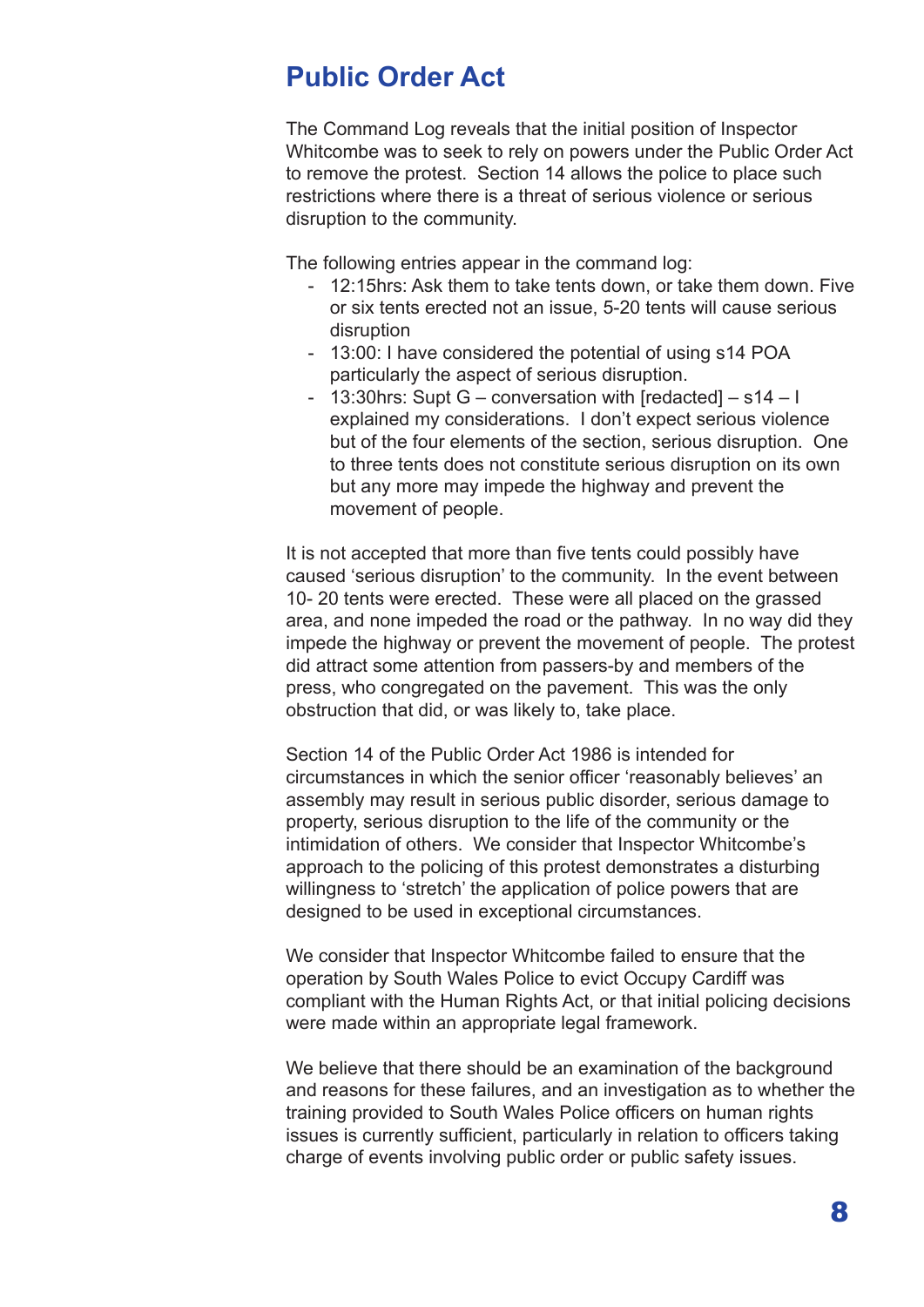#### **The use of byelaws to prevent camping in the castle grounds.**

Ultimately Inspector Whitcombe concedes that he is not able to make use of s14. This should have given him an opportunity to reconsider the legality of the protest and to reassess the human rights implications. This he does not do. Instead he records that he intends to rely on a byelaw to enforce the removal of the protest.

- 15:12hrs. Presently s14 is not applicable. I would look to legislation under the byelaw or CADW in order for the protesters to move.

This entry was made almost an hour after police officers had begun to inform protesters they could be arrested for breach of the byelaw.

The clauses of the bylaw relied upon are listed below.

Persons must not;

- preach, lecture, or hold or take part in any meeting, demonstration, religious service or religious discussion in the pleasure ground (s4)
- affix any bill, placard or notice to or upon any wall or fence (s9)
- remove, cut or displace any soil, turf or plant (s11)
- erect any post, rail, fence, pole, tent, booth, stand, building or other structure without permission. (s17)

It is highly unlikely that the police could lawfully have relied on this byelaw in order to justify removing the protest. The Human Rights Act 1998 provides that public bodies, in this case Cardiff council and South Wales Police, are under a legal obligation to interpret secondary legislation (such as byelaws) in a way which is compliant with Convention rights, including the rights to freedom of assembly and expression. Public authorities cannot lawfully act in a way which is incompatible with a Convention right.

We are concerned in this case that a byelaw which predates the Human Rights Act has been used to enforce the removal of peaceful protest from publically owned property. We do not accept that Cardiff council or South Wales Police gave sufficient, or indeed any, consideration to the matter of whether the byelaw was compliant with human rights legislation, or whether they were acting reasonably or proportionately in enforcing it.

South Wales Police officers began attempts to enforce the byelaw immediately after protesters began to pitch tents on the castle grounds, and continued through the afternoon to insist that the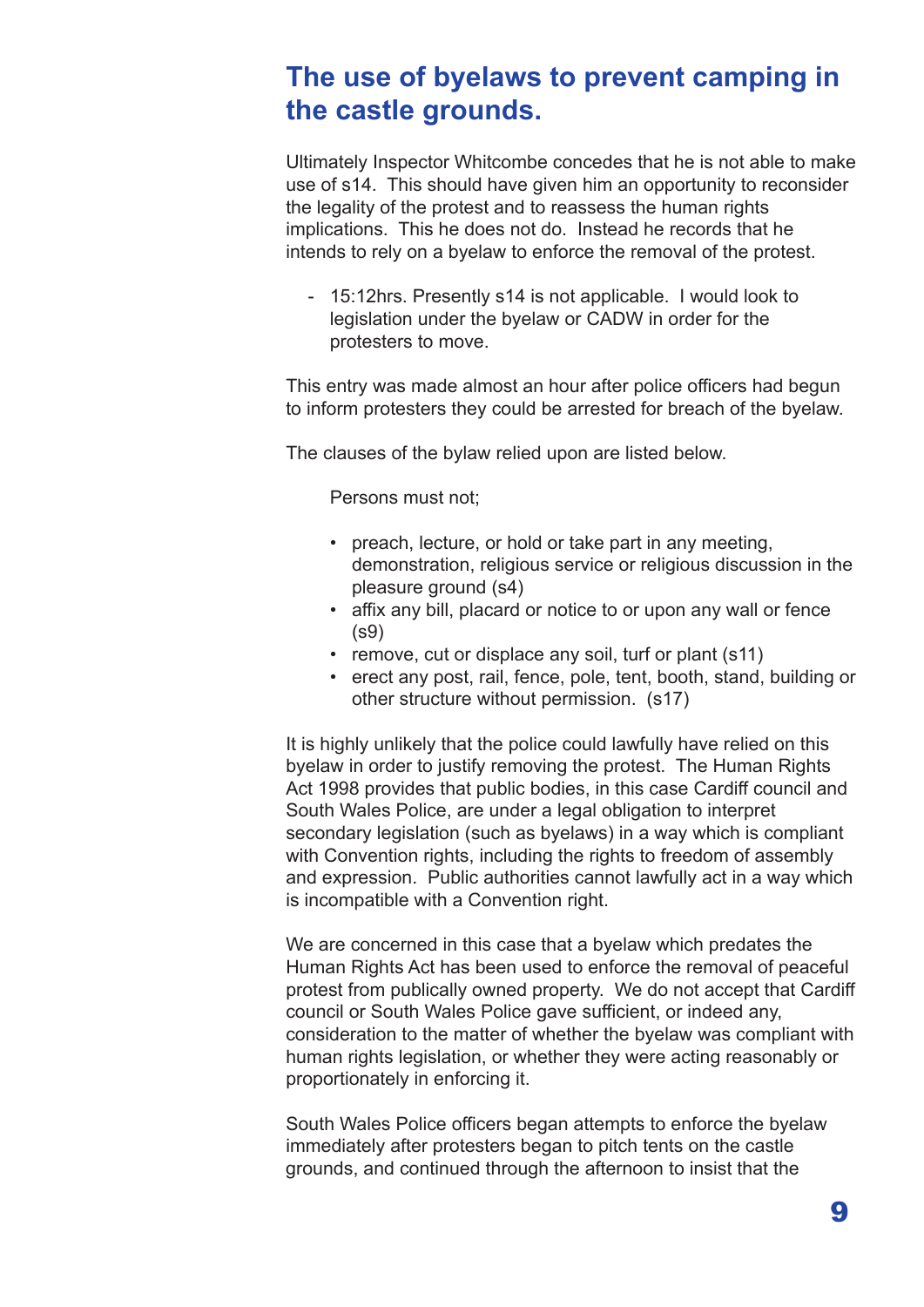breach of this byelaw would be sufficient to remove protesters from the site.

Legal observers noted that at 14.30, a mere five minutes after protesters arrived at the site, police officers were telling protesters that they were acting unlawfully.

- 14:30 Police are wandering around talking to people individually. Officer 3371 says byelaws mean no camping permitted, and tents will be removed.
- 14:35 Officer 4301 tells a protester that they are in breach of a byelaw and will be arrested. Says force will be used to remove them.

At around the same time, Inspector Whitcombe records in the command log:

- 14.32: "Assembly / protesters in breach of four (4) points of byelaw
	- Damage to turf due to tent pegs
	- Banner being erected
	- Assembly for purpose other than religious assembly
	- Disrupt/annoy/obstruct/disturb any person in the proper use of the pleasure ground (persons attending Wales rally GB event)"



We note that this rationale for enforcing the byelaw includes a reference to protesters obstructing persons attending the Wales GB rally event. We are not aware that any evidence has been put forward to suggest that the presence of the protest camp would disrupt the event, and this is not mentioned elsewhere in the documents Occupy Cardiff obtained.

There has been no evidence that the turf was damaged due to tent pegs, and we suggest that in any case this is an absurd claim. We also suggest that the outlawing of an assembly in a public place on the grounds of it being a 'non-religious assembly' is highly unlikely to be compatible with the Human Rights Act which, as primary legislation, should take precedence.

The police did not, despite having made repeated threats, ultimately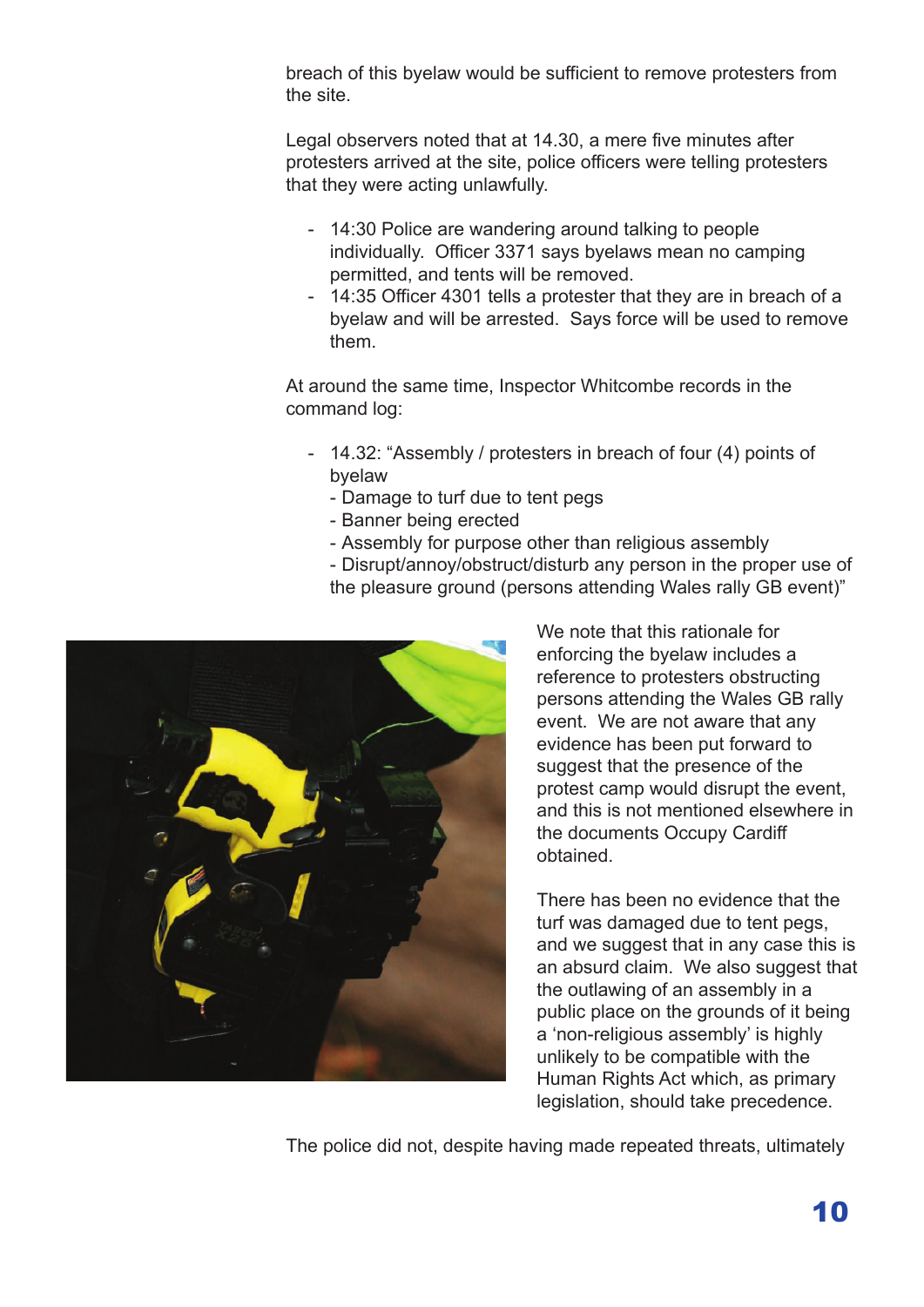make any arrests directly for breach of the byelaw. The command log suggests that the police themselves came to the conclusion that such actions may not be lawful;

- 15:40hrs: [name redacted] from Cadw attended to confer with Silver commander and SWP lawyers. Upon initial viewing of CCTV: the protesters are in breach of byelaw but they are not necessarily committing any criminal offence

Despite the fact that the protesters were "not necessarily committing any criminal offence", Inspector Whitcombe had authorised and instructed officers to inform protesters that they were acting criminally, and that they may be arrested or force used to remove them.

We believe that Inspector Whitcombe should be obliged to justify his actions, and consideration should be made as to whether it would be appropriate for him to face disciplinary action.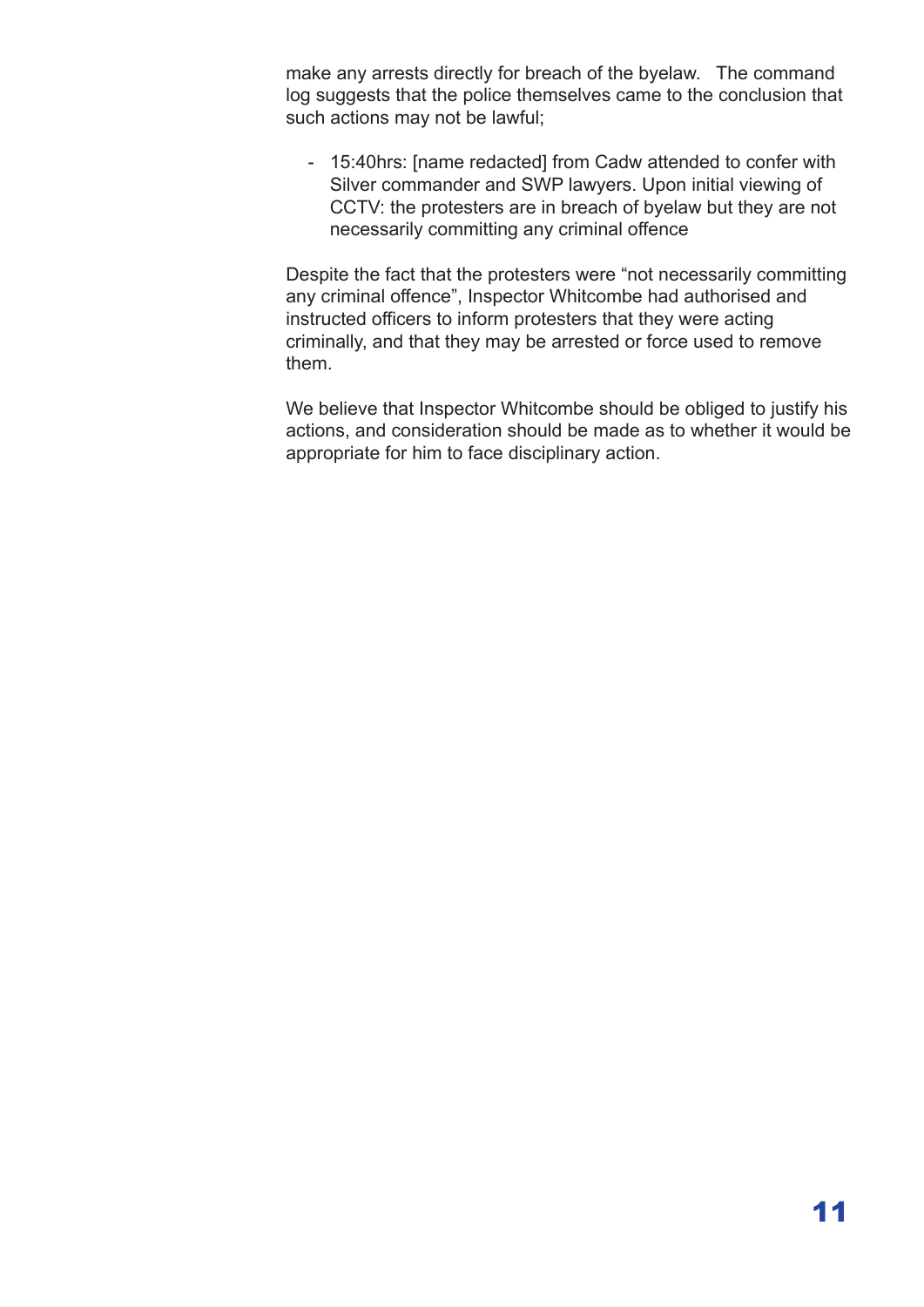#### **The use of section 61 of the Criminal Justice and Public Order Act.**

Having failed in to use the byelaw to enforce the removal of protesters from Cardiff castle, South Wales Police took a different approach. Having recorded, at 15:40 that protesters may not be committing criminal offences, there is then a gap of over an hour in which no entries were made. It is assumed that Inspector Whitcombe was in discussion with others during this time, although these discussions are not recorded.

By 17:05 a new plan is in place, this time to make use of s61 of the Criminal Justice and Public Order Act 1994. This act states:

Power to remove trespassers on land..

(1)If the senior police officer present at the scene reasonably believes that two or more persons are trespassing on land and are present there with the common purpose of residing there for any period, that reasonable steps have been taken by or on behalf of the occupier to ask them to leave and— .

(a)that any of those persons has caused damage to the land or to property on the land or used threatening, abusive or insulting words or behaviour towards the occupier, a member of his family or an employee or agent of his, or .

(b)that those persons have between them six or more vehicles on the land, .

he may direct those persons, or any of them, to leave the land and to remove any vehicles or other property they have with them on the land.

This provision was enacted as a response to 'new age travellers', people who took lorries and caravans onto trespassed land intending to live there.

This however also presented the police with problems. They needed to establish

- a) That the protesters were trespassing
- b) That 'reasonable steps' had been taken by or on behalf of the lawful 'occupier' of the land to ask them to leave
- c) That they had caused damage to the land or property on the land.

It has never been established that there was any damage to the land, other than an unavoidable level of damage to the grass caused by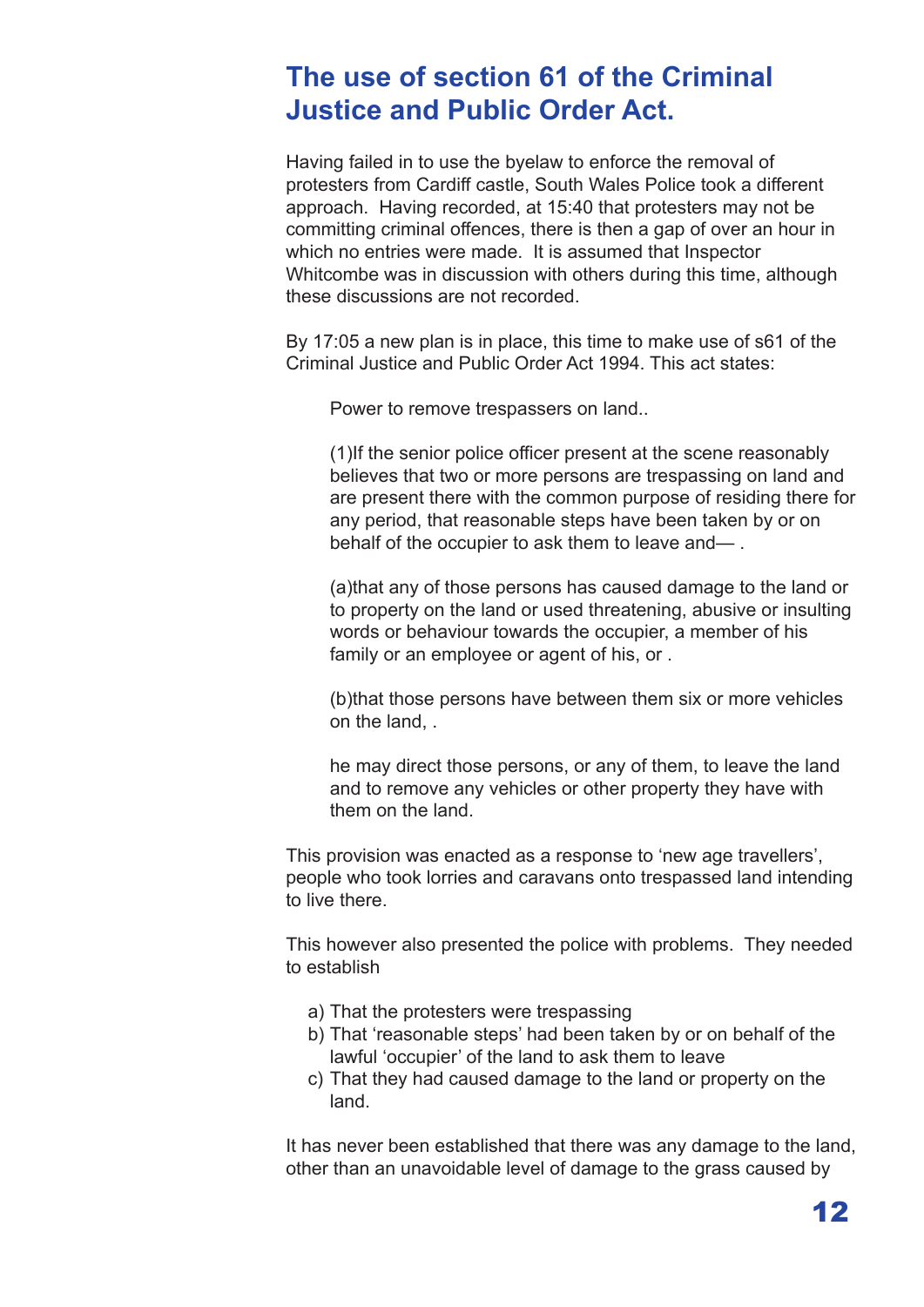both protesters and police officers walking on it. This did not however, dissuade the police from pursuing the use of this provision.

The police arranged that a representative of Cardiff council should attend to inform protesters that they were trespassing, and to make a formal request for them to leave.

At 17.35 legal observers noted that Martin Hamilton, the chief officer for city management of Cardiff Council arrived to give a statement to the protestors, and to formally withdraw permission for protesters to be on the site. He did this by relying on the terms of the bye-law discussed above.

"I'm Martin Hamilton, I'm addressing you to withdraw the right of access to our land, based on breach of city council bye-laws under section 164 of the Public Health Act 1875. Last updated in 1983, the byelaws that have been breached are section 4,9,11 and 17. I would also advise that this is scheduled ancient monument and a protected site and that CADW are uncomfortable [with the use of the site] and are will be monitoring the site for damage"#

As soon as Martin Hamilton finished speaking, a police officer stepped forward, and informed that gathered protesters that the police were issuing a direction to leave under s61 CJPOA, and that anyone who failed to leave may be arrested. At 19:25hrs the police began to evict protesters from the site. Force was used to remove them and six people were arrested for breach of section 61 of the Criminal Justice and Public Order Act.

<sup>7</sup> A video of this can be found at this website. http://thegirlwithredhair.wordpress.com/2011/11/13/occupy-cardiff-111111/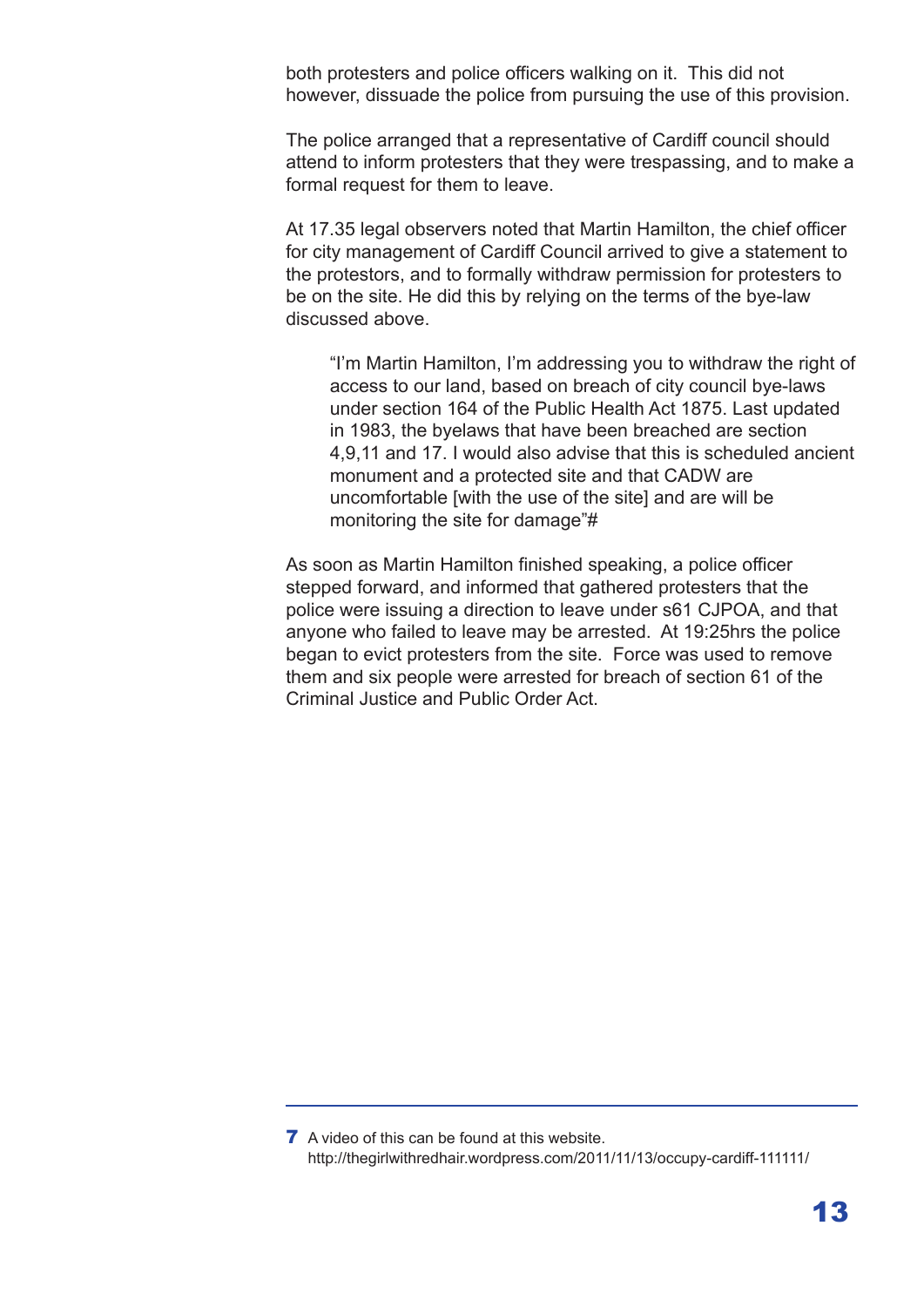#### **Criminalisation of protest.**

The use of s61 powers was the third in a series of attempts by South Wales Police to criminalise the protest taking place at Cardiff Castle. S61 CJPOA 1994 was not intended by Parliament to be used to stifle political protest, and we question the appropriateness of its use.

We consider that the evidence presented shows that South Wales Police had taken the decision to evict the protesters without having the lawful means to do so. By 16:00hrs it was clear that attempts to persuade protesters to leave the site voluntarily had failed. Having reached this position, they were under pressure to find legislation that would enable a forced eviction.

It is not clear what action was then taken by South Wales Police, nor is it clear how the decision to made use of s61 was arrived at. We believe that the following information should be placed in the public domain:

- Were other policing bodies or national units, such as the National Domestic Extremism Unit (NDEU), consulted by South Wales Police, or asked to suggest legislation that could be used to remove the protesters? If so, what input was provided?
- Was legal advice sought by South Wales Police in relation to the operation of s61 CJPOA, and the potential impact of human rights considerations? If so, what advice was given?
- What steps were taken by South Wales Police to consult with Cardiff council on the use of s61 CJPOA? At what time, and with whom, did these consultations take place?

We believe that there should be a greater degree of transparency in relation to the decision taken by South Wales Police to use force against protesters. In the interests of maintaining public confidence we believe that all relevant documents, including the legal advice given and any input from national policing units, as well as the steps taken to consult with Cardiff council, should be placed in the public domain.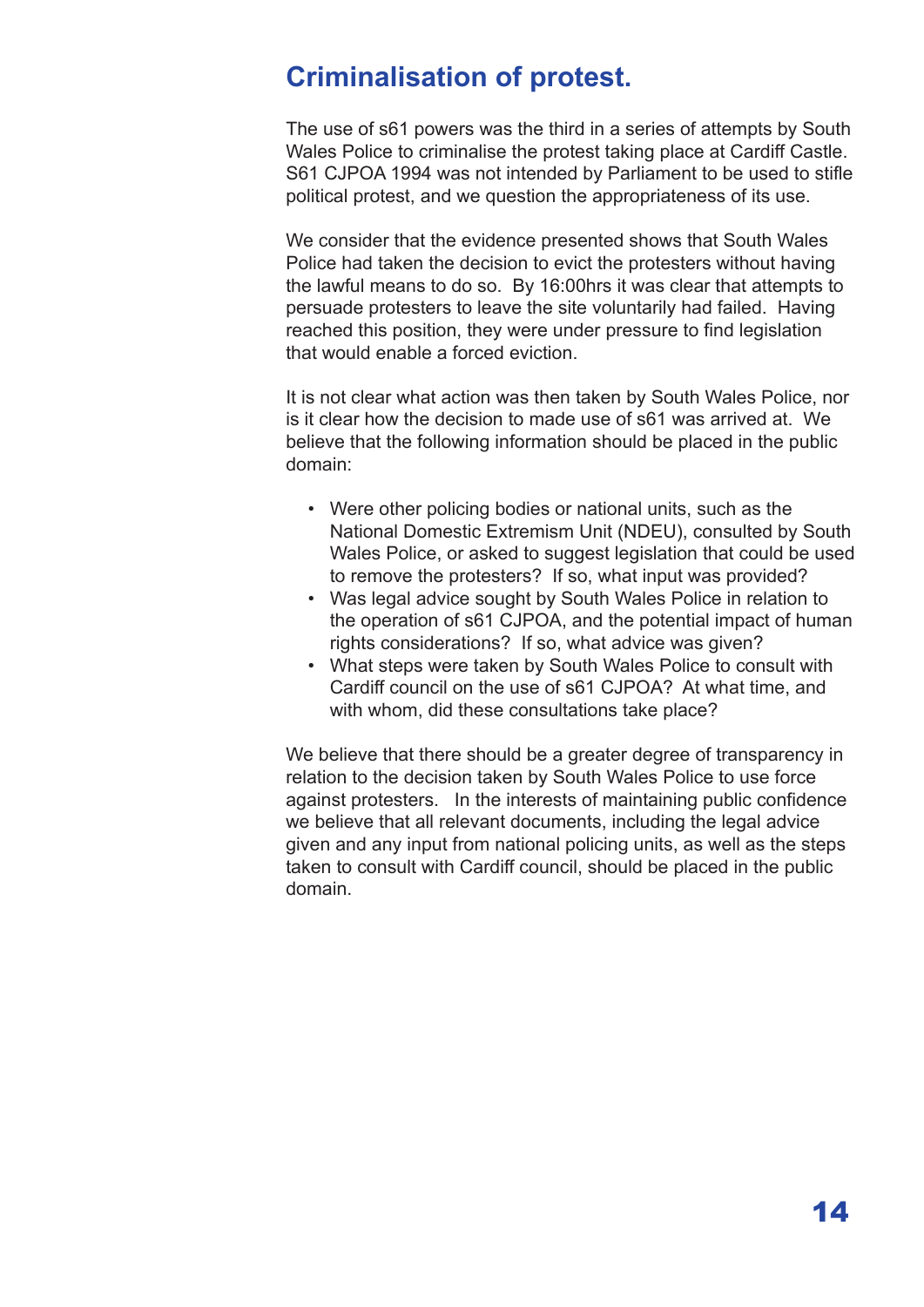#### **The use of force**

We have concerns as to whether the use of force by South Wales Police during the eviction was proportionate and reasonable.

Having taken the decision to remove protesters, this was achieved by moving forward a line of police officers to physically push protesters from the site. Protesters responded by offering passive resistance. During this process six protesters were arrested. We question the need for these arrests, given that no protester reacted with aggression or violence.

The protest had been peaceful throughout, yet South Wales Police also deployed mounted officers to assist with the eviction. We have had reports of horses being ridden aggressively at protesters, including at one stage a legal observer. We do not accept there was any need for the deployment of horses at a peaceful protest.

Officers carrying tasers were present throughout the policing operation at Cardiff castle. Although these weapons were not used, the fact that they were being carried by officers caused anxiety and alarm to protesters. We consider the deployment of such weapons at a peaceful protest to be wholly inappropriate.

We consider that the use of deployment of officers armed with tasers and the use of mounted police at a peaceful protest involving in the region of 100 people was excessive. We believe that South Wales Police should revise their policy of taser deployment as a matter of urgency. We also call for South Wales Police to publish their rationale for the deployment of mounted police.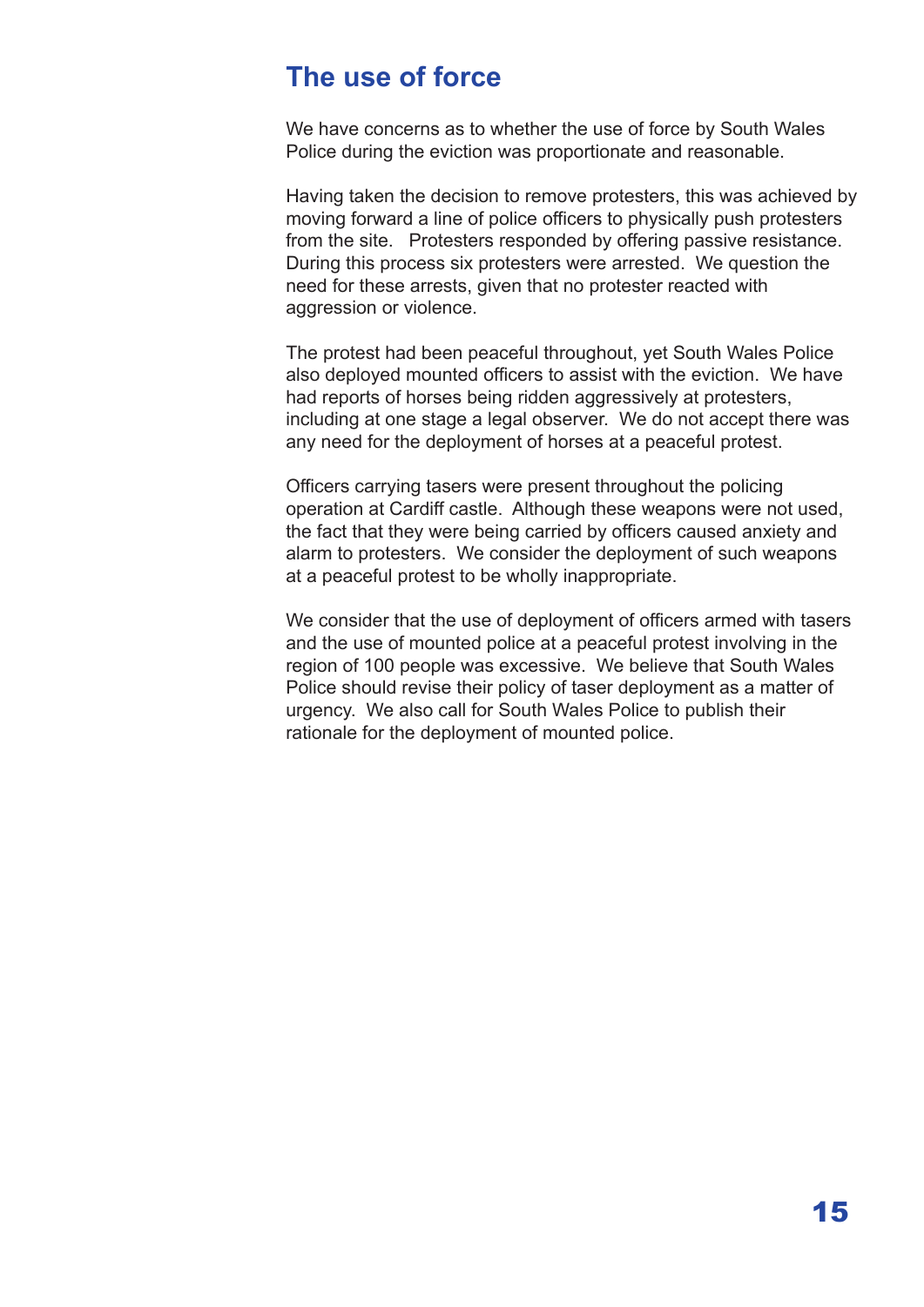#### **The prosecution of offences.**

The six people arrested were taken to Cardiff Police Station where they were held for several hours. Four of those arrested accepted cautions. Two refused, and faced two court hearings and a great deal of emotional stress before proceedings were finally discontinued.

We are concerned that the South Wales Police considered it appropriate to issue cautions to those arrested. Crown Prosecution Service (CPS) guidelines make it clear that persons detained can be charged with an offence or cautioned only where 'there is enough evidence to provide a realistic prospect of conviction and that it is in the public interest to proceed'. We do not accept that this test was met on either limb.

The prosecution of the defendants was discontinued after the second court hearing. It is not clear why this decision was not taken at an earlier stage. The delay caused the defendants additional distress and anxiety, as well as increased costs to the public purse.

It is our view that there were insufficient grounds to caution or prosecute those arrested. The cautions issued should not be allowed to stand, and we would invite South Wales Police to act in the public interest and withdraw those cautions. We would also suggest that there should be a review of the way that charging decisions are made by South Wales Police and by the South Wales CPS.